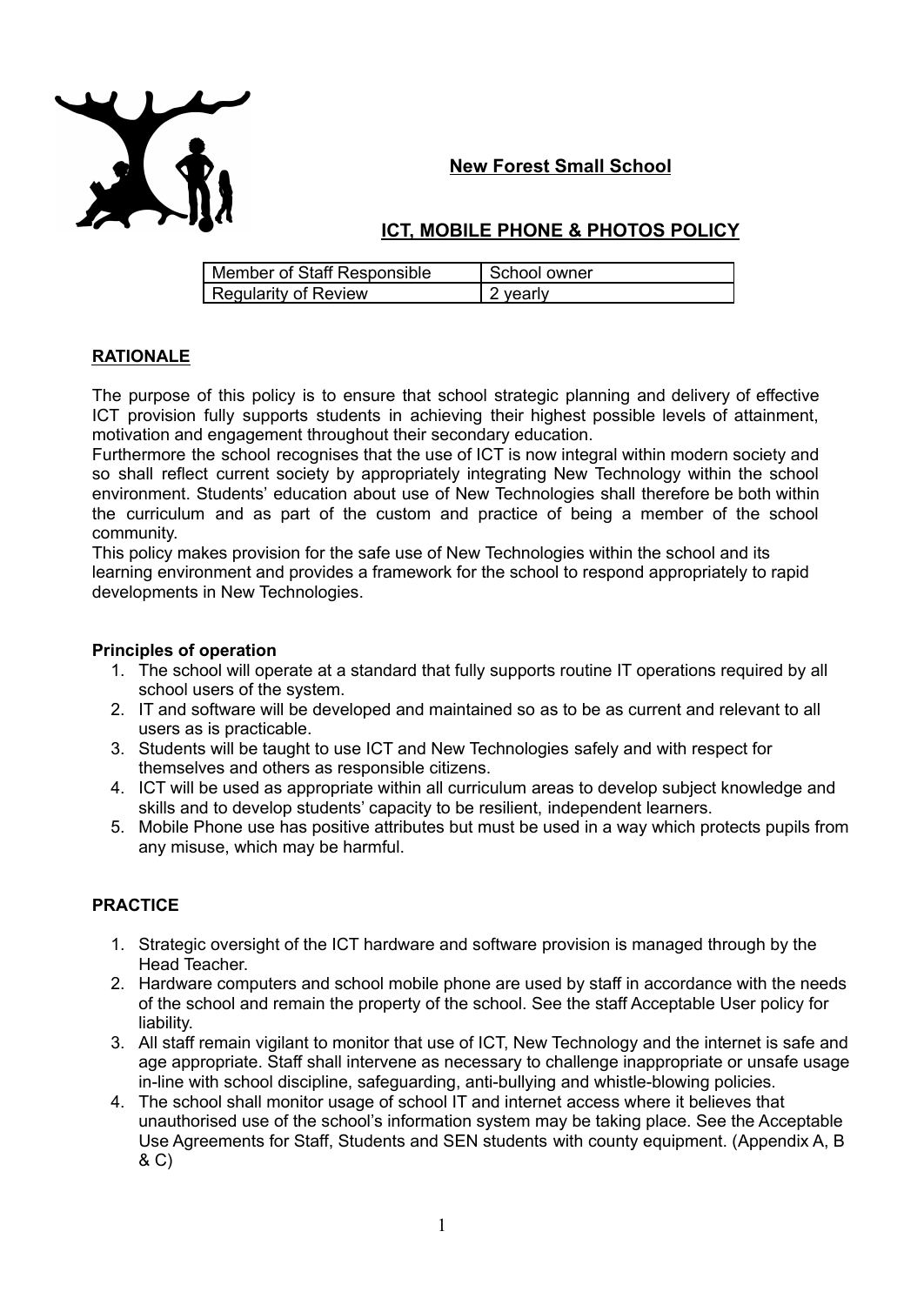- 5. The school does not apply a filtering on internet searches. Primary aged pupils have no personal access to the internet. Secondary aged pupils are taught about e-safety and appropriate searches.
- 6. The Head Teacher has specific responsibility within their job description to develop, resource and deliver the ICT curriculum. This shall be in conjunction with other key staff with specific regard to whole school ICT teaching, particularly e-safety and citizenship education relevant to the use of New Technology.
- 7. Teachers have a responsibility for review and developing the curriculum within their areas of responsibility which includes making recommendations for software or hardware development that better supports learning and teaching in their subject area.
- 8. All staff have a responsibility to request and seek to access training, development opportunities and CPD to support their use of ICT in order to maintain 'best practice' for the work or role. Priority will always be given to training needed to fulfil the operational needs of the school and the school improvement plan.
- 9. The Head Teacher maintains the school Website such that the school information available is up to date, relevant and accurate.
- 10. The use of mobile phones or other communication technologies by Primary and Kindergarten pupils during the school day is not permitted. Secondary age pupils may bring in devices under certain conditions (see agreement below).
- 11. Upon joining the School, parents or guardians shall be invited to give their consent to allow/not allow photos to be taken of their children for The New Forest Small School's website, School photos or Facebook page. Staff will respect these wishes at all times.

## **MONITORING**

- 1. The Head Teacher will routinely review and monitor ICT usage.
- 2. Teachers will routinely monitor ICT usage in the school and report concerns to the Head Teacher.
- 3. Software usage shall be monitored by teachers within their own area of responsibility.

## **RELATED POLICIES**

- o Anti-bullying
- o Citizenship
- o Curriculum
- o Safeguarding
- o Teaching and Learning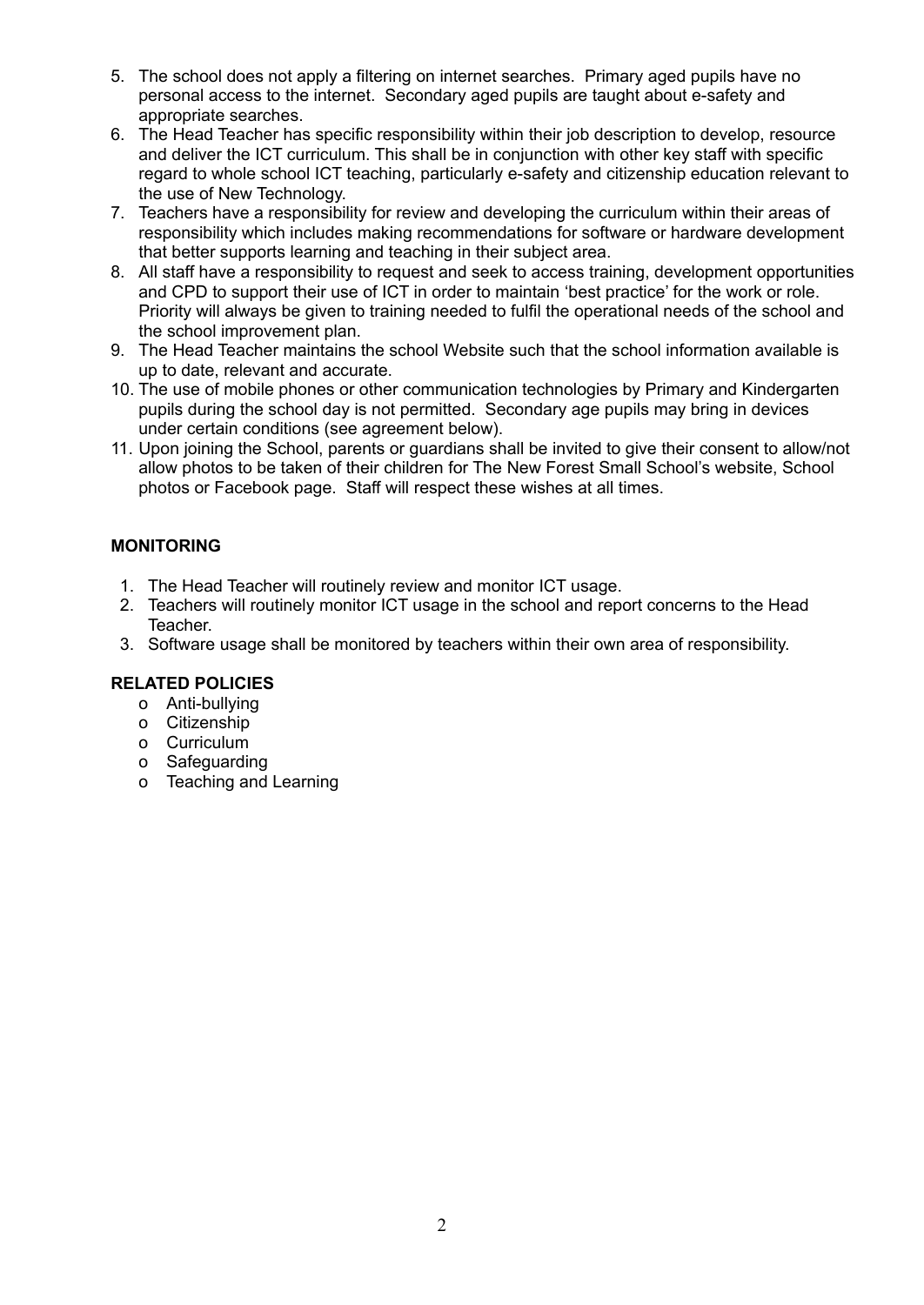

**Appendix A –Staff ICT user agreement**

# **Acceptable Use Agreement: Staff**

ICT (including data) and the related technologies such as e-mail, the Internet and mobile devices are an expected part of our daily working life in school. This policy is designed to ensure that staff are fully aware of their professional responsibilities when using any form of ICT. All staff are expected to sign this agreement and adhere to its contents at all times. Any concerns or clarification should be discussed with The Head Teacher.

- I will only use the schools e-mail / Internet and any related technologies for professional purposes or for uses deemed 'reasonable' by the Head Teacher.
- I understand my use of school information systems, Internet, e-mail and other related technologies may be monitored, recorded and made available upon request to the Head Teacher.
- I will ensure that personal data is kept secure, through adequate password protection, and used appropriately whether in school, taken off premises or accessed remotely. Students' personal data can only be taken out of school with the permission of the Head Teacher. I understand I have an obligation to ensure that pupil personal data must not be stored off the school site and that computers used to access school data have adequate virus protection.
- I will not disclose any passwords or security information to anyone.
- I will respect copyright and intellectual property rights.
- I will ensure that all electronic communications, including e-mail, instant messaging and social networking with staff and students are compatible with my professional role. I will not give my personal email address to a student/s or parents. Staff should not invite or subscribe current students or ex-students under 18 to be part of their friendship group on any social networking site.
- I will report any incidents of concern regarding children's safety to the schools Designated Child Protection Liaison Officer / Head Teacher
- I will not install any hardware or software without permission.
- Images of staff and students will only be taken, stored and used for professional purposes in line with the school policy and with written consent from the parent, carer or staff member.
- I will promote e-safety with students and will help them to develop a responsible attitude towards systems use, communication and publishing.
- I understand that I am responsible for the safe keeping of any portable ICT equipment / mobile phone loaned to me by the school e.g. laptop. Laptops or other school portable ICT equipment should not be left unattended in a car or other vehicle in transit to school. If it is lost or stolen I understand I may be responsible for replacing this through my own insurance.
- I understand that I am responsible for ensuring the good housekeeping of any portable ICT equipment loaned to me. This includes redeeming on my household insurance should the equipment be lost or damaged through neglect at home.
- I may use my own laptop or mobile technology in school in accordance with all of the above. Such personal possessions are brought to school at the users own risk.
- All school staff are role models to students for appropriate use of mobile technology in school. I understand that I should use my mobile phone in a professional manner both in & out of lessons.
- Staff may take photos of pupils, whose parents have given permission, for educational or promotional purposes. If taken on own mobile phone, images should be deleted as soon as they have been made use of.
- Photos may be uploaded onto the school Facebook page (but no tagging)
- Staff should carefully consider their appropriate use of social media especially in the context of our small community.

The school may exercise its right to monitor use of the school's information systems and Internet access, to intercept e-mail and delete inappropriate materials where it believes that unauthorised use of the school's information system may be taking place, or the system maybe being used for criminal purposes or for storing unauthorised or unlawful text, imagery or sound.

| I have read, understood and accept the Staff Code of Conduct for ICT, Mobile Phones & Photos. |  |
|-----------------------------------------------------------------------------------------------|--|
|                                                                                               |  |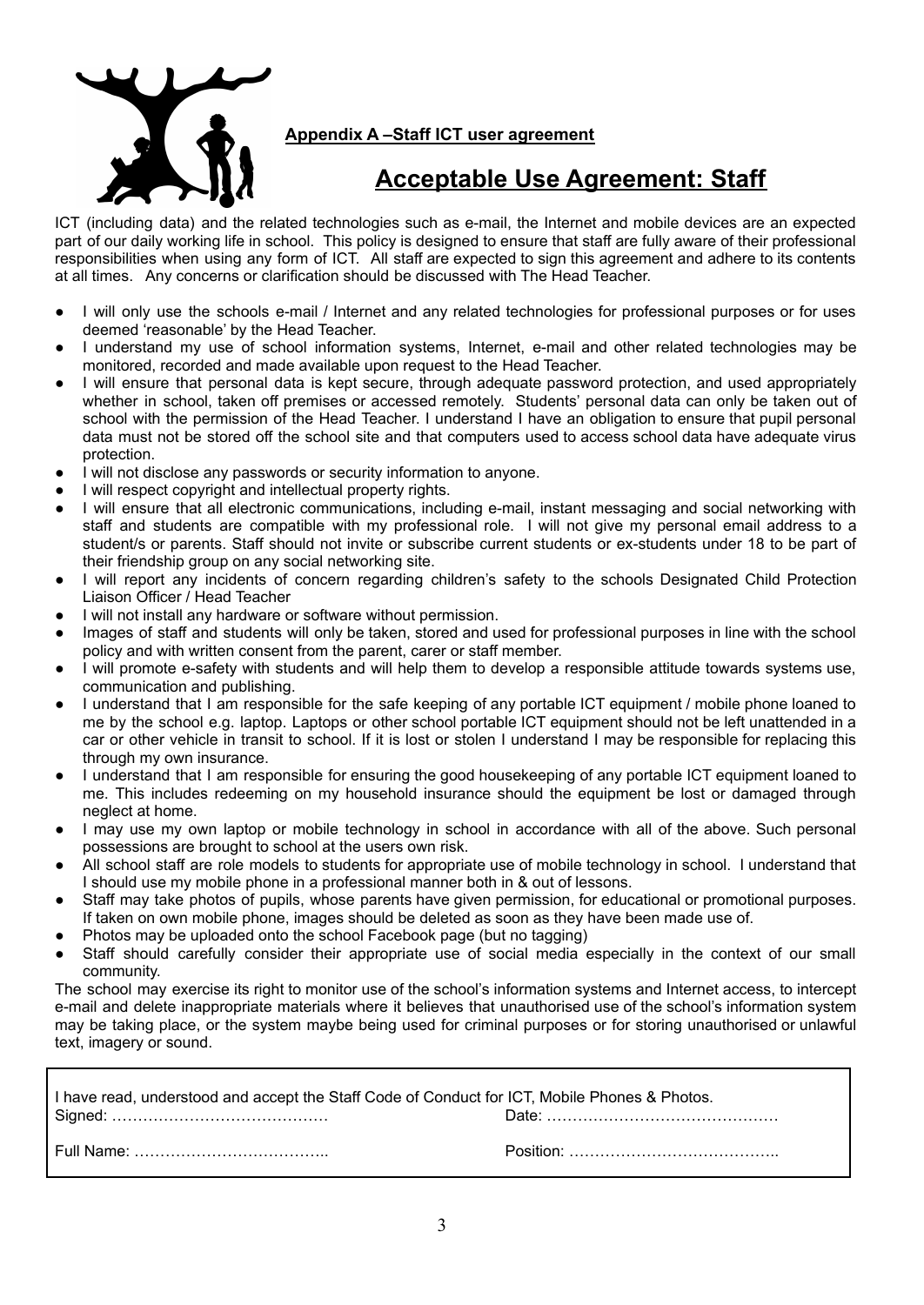

## **Appendix B – Student ICT users agreement**

# **ICT Acceptable Use Agreement: Students & Parents**

ICT including the Internet, learning platforms, e-mail and mobile technologies have become an important part of learning in our school. We expect all

students to be safe and responsible when using any ICT. It is essential that students are aware of e-safety and know how to stay safe when using ICT.

Students are expected to read and discuss this agreement with their parent or carer and then sign and adhere to the terms of the agreement. Any concerns can be discussed with the Head Teacher.

- I will make sure that all ICT communication with teachers and other students is sensible, responsible and appropriate.
- I will not download any inappropriate material, files or programmes such as games and not open e-mail attachments unless I am certain of the source and content.
- I will report any inappropriate material that could be deemed as offensive or illegal to a responsible teacher or adult.
- My phones and other media devices may be used in lessons with the approval and under the direction of the teacher to support learning only and not to make calls, texts or use other messaging.
- I may use my phone at break and lunch provided that the learning of others is not affected but not whilst walking in the corridor.
- I may quickly check my device at break/lunchtime but may not use them for any other reason, unless agreed by a senior member of staff.
- I may not access any games or social networks whilst at school.
- My phone should be kept on silent/vibrate at all times
- My phone may be confiscated by a member of staff if I am using it inappropriately.
- I must not take photographs or video unless this is agreed by a teacher for learning.
- I may only take photos/videos of my peers and upload to social networks with their permission.
- I am responsible for my own possessions. The school cannot insure my mobile technology and replace it if it is lost or stolen
- I will ensure that my online activity, both inside and outside school will not cause my school, the staff, students or others distress or bring the school into disrepute.
- I understand that breaking of these rules could be in breach of British Law and could be reported to outside agencies.
- I understand that these rules are designed to keep me safe and that if they are not followed school sanctions will be applied, including a possible suspension of ICT privileges and my parent/carer may be contacted.

We have discussed this document and \_\_\_\_\_\_\_\_\_\_\_\_\_\_\_\_\_\_\_\_\_\_\_\_\_\_\_(student name) agrees to follow the e-safety rules and support the safe and responsible use of ICT at New Forest Small School.

Student signature \_\_\_\_\_\_\_\_\_\_\_\_\_\_\_\_\_\_\_\_\_\_\_\_\_\_\_\_\_\_\_\_\_\_

### **Parent/carer signature**

As parent I understand that I may video/photo school performances but should carefully consider the appropriateness of uploading these to publically accessible websites or social networks. It may be courteous to ask permission from a parent if their child features prominently in any images.

Parent/carer Signature \_\_\_\_\_\_\_\_\_\_\_\_\_\_\_\_\_\_\_\_\_\_\_\_\_\_\_\_\_\_ Date \_\_\_\_\_\_\_\_\_\_\_\_\_\_\_\_\_\_\_\_\_